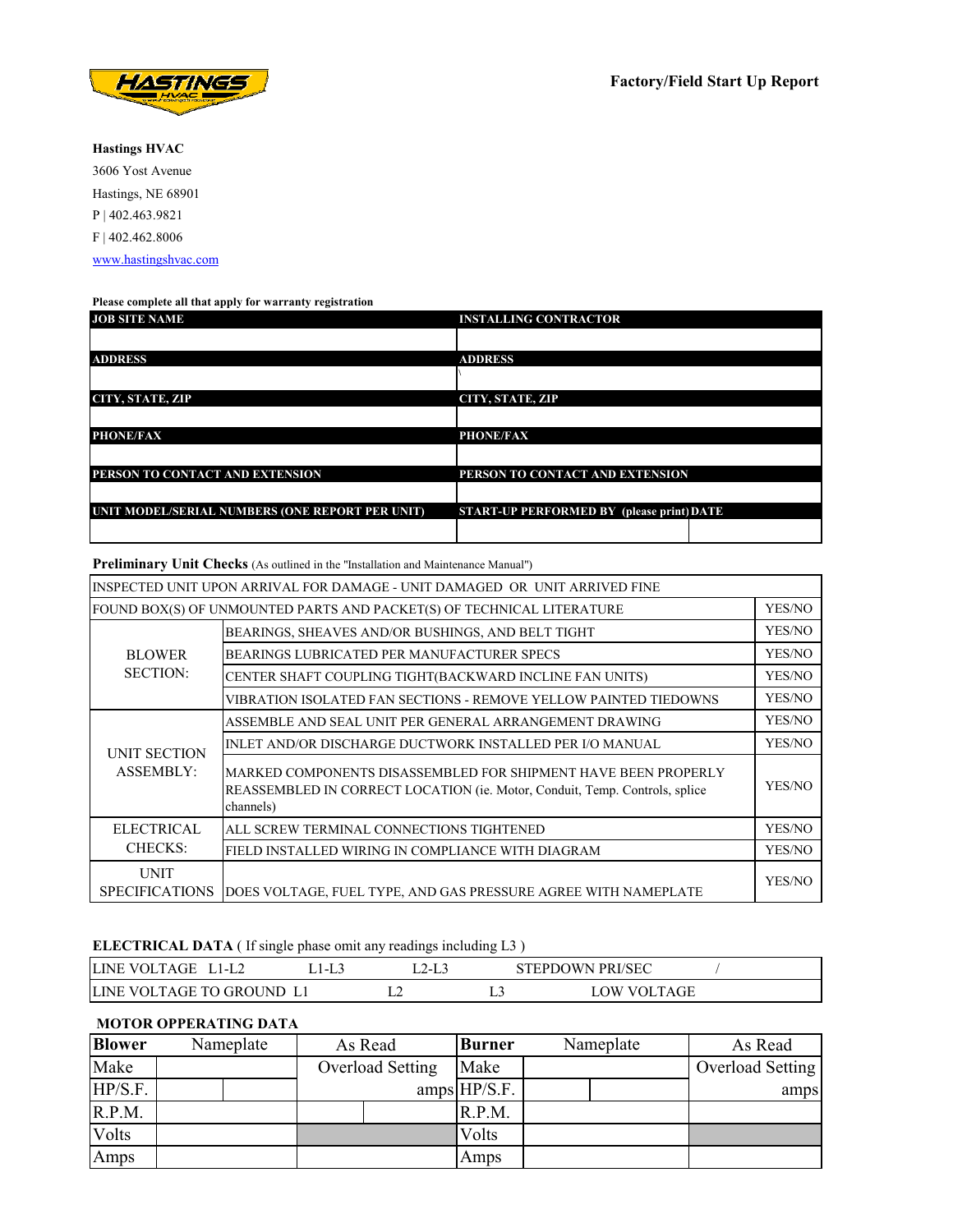| Phase            |                                |                                                            |                  |                                                                  | Phase           |                              |                                         |                         |
|------------------|--------------------------------|------------------------------------------------------------|------------------|------------------------------------------------------------------|-----------------|------------------------------|-----------------------------------------|-------------------------|
|                  | Motor rotation checked?        |                                                            | CW               | <b>CCW</b>                                                       |                 | Motor rotation checked?      | CW                                      | <b>CCW</b>              |
| <b>Exhauster</b> |                                | Nameplate                                                  |                  | As Read                                                          | <b>Oil Pump</b> |                              | Nameplate                               | As Read                 |
| Make             |                                |                                                            | Overload Setting |                                                                  | Make            |                              |                                         | <b>Overload Setting</b> |
| HP/S.F.          |                                |                                                            |                  |                                                                  | amps HP/S.F.    |                              |                                         | amps                    |
| R.P.M.           |                                |                                                            |                  |                                                                  | R.P.M.          |                              |                                         |                         |
| Volts            |                                |                                                            |                  |                                                                  | Volts           |                              |                                         |                         |
| Amps             |                                |                                                            |                  |                                                                  | Amps            |                              |                                         |                         |
| Phase            |                                |                                                            |                  |                                                                  | Phase           |                              |                                         |                         |
|                  | Motor rotation checked?        |                                                            | CW               | <b>CCW</b>                                                       |                 | Motor rotation checked?      | CW                                      | <b>CCW</b>              |
|                  | <b>BLOWER/FAN OPERATION</b>    |                                                            |                  |                                                                  |                 |                              |                                         |                         |
|                  | Main Blower/Fan Shaft          |                                                            |                  | Fixed sheave(s) changed?                                         |                 |                              | Variable sheave(s) adjusted?            |                         |
| R.P.M.           |                                |                                                            | <b>YES</b>       | NO                                                               |                 | <b>YES</b>                   | T.O.                                    | N <sub>O</sub>          |
|                  |                                |                                                            |                  | Counter-Flo Exhauster Shaft Fixed sheave changed?                |                 |                              | Variable sheave adjusted?               |                         |
| R.P.M.           |                                |                                                            | <b>YES</b>       | NO                                                               |                 | <b>YES</b>                   | T.O.                                    | N <sub>O</sub>          |
|                  | <b>Blower Motor Lubricated</b> |                                                            |                  | <b>Bearings Lubricated</b>                                       |                 |                              | Stack/Flue Installed Correctly?         |                         |
|                  |                                | <b>Exhauster Motor Lubricated</b>                          |                  | <b>Bearings Lubricated</b>                                       |                 |                              | <b>YES</b>                              | N <sub>O</sub>          |
|                  | Does Unit Vibrate?             |                                                            |                  | Any objections to any noise by customer?                         |                 |                              |                                         | Unit Level?             |
|                  |                                | <b>MOTOR OPERATED DAMPER(S)</b>                            |                  |                                                                  |                 |                              |                                         |                         |
| Fresh Air        |                                | Damper Adjusted Yes                                        |                  | N <sub>o</sub>                                                   |                 |                              | <b>End Switch Check Yes</b>             | No                      |
| Return Air       |                                | Damper Adjusted Yes                                        |                  | No                                                               |                 |                              | <b>End Switch Check Yes</b>             | No                      |
| Discharge Air    |                                | Damper Adjusted Yes                                        |                  | No                                                               |                 |                              | <b>End Switch Check Yes</b>             | No                      |
| Profile Plates   |                                | Damper Adjusted Yes                                        |                  | No                                                               |                 |                              | End Switch Check Yes                    | No                      |
|                  |                                | <b>SYSTEM/DUCT FURNACE RECORD</b>                          |                  |                                                                  |                 |                              |                                         |                         |
|                  |                                |                                                            |                  | System/Duct Furnace Model Number (Example: HRDV or RDV)          |                 |                              |                                         |                         |
|                  |                                | System/Duct Furnace Serial Number(s) Furnace 1             |                  |                                                                  |                 | , Furnace 2                  |                                         |                         |
| Furnace 3        |                                |                                                            | , Furnace 4      |                                                                  |                 | , Furnace 5                  |                                         |                         |
| Furnace 6        |                                |                                                            | , Furnace 7      |                                                                  |                 | , Furnace 8                  |                                         |                         |
|                  |                                |                                                            |                  | <b>COUNTER-FLO BURNER RECORD</b> (Gordon-Piatt/Power Flame only) |                 |                              |                                         |                         |
|                  |                                | Gordon-Piatt Model Number                                  |                  |                                                                  |                 | Serial Number                |                                         |                         |
|                  | <b>MAXON</b> Model Number      |                                                            |                  |                                                                  |                 | Serial Number                |                                         |                         |
|                  |                                | <b>TYPE OF BTU INPUT</b> (Circle one)                      |                  | Natural Gas                                                      | Propane         |                              | Methane<br>Electric                     | Oil                     |
|                  | Pressure to Unit's Inlet       |                                                            | p.s.i.           | oz.                                                              |                 | $\overline{\mathbf{v}}$ w.c. |                                         |                         |
|                  |                                |                                                            |                  | Type of oil piping system (Refer to I/S Manual)                  |                 |                              | Single Pipe Method - Pressure / Suction |                         |
|                  |                                |                                                            |                  |                                                                  |                 |                              | Two Pipe Method - Pressure / Suction    |                         |
|                  |                                |                                                            |                  | ELECTRICAL ELEMENT INSERT NAMEPLATE DATA                         |                 |                              |                                         |                         |
|                  | <b>MANUFACTURED BY:</b>        |                                                            |                  |                                                                  |                 | <b>MODEL/ORDER NUMBER:</b>   |                                         |                         |
|                  | PRIMARY VOLTAGE                |                                                            |                  | CONTROL VAOLTAGE                                                 |                 |                              | NUMBER OF STAGES                        |                         |
|                  |                                | <b>BURNER OPERATIONAL CHECKS</b>                           |                  |                                                                  |                 |                              |                                         |                         |
|                  | Burner operating pressure      |                                                            |                  | "w.c.                                                            |                 | Condition of burner          |                                         |                         |
|                  |                                | Length/Appearance of Pilot Flame                           |                  |                                                                  |                 |                              |                                         |                         |
|                  |                                | Length/Appearance of Main Flame @ High fire                |                  |                                                                  |                 | Low fire                     |                                         |                         |
|                  |                                | Counter-Flo Draft (Exhauster on, Burner on, in Breaching)  |                  |                                                                  | "w.c.           |                              | Over Fire (Access Door)                 |                         |
|                  |                                | Counter-Flo Draft (Exhauster on, Burner off, in Breaching) |                  |                                                                  | "w.c.           |                              | Over Fire (Access Door)                 |                         |
|                  |                                | Counter-Flo Combustion Analysis CO                         |                  | ppm $CO2$                                                        |                 | $\%$ O <sub>2</sub>          | % Excess Air                            | $\frac{0}{0}$           |
|                  | <b>Stack Temperature:</b>      | Gas Fired                                                  |                  | $\circ$ F                                                        | Oil Fired       |                              | $\circ$ F                               |                         |

### **FLAME SAFEGUARD CHECKS**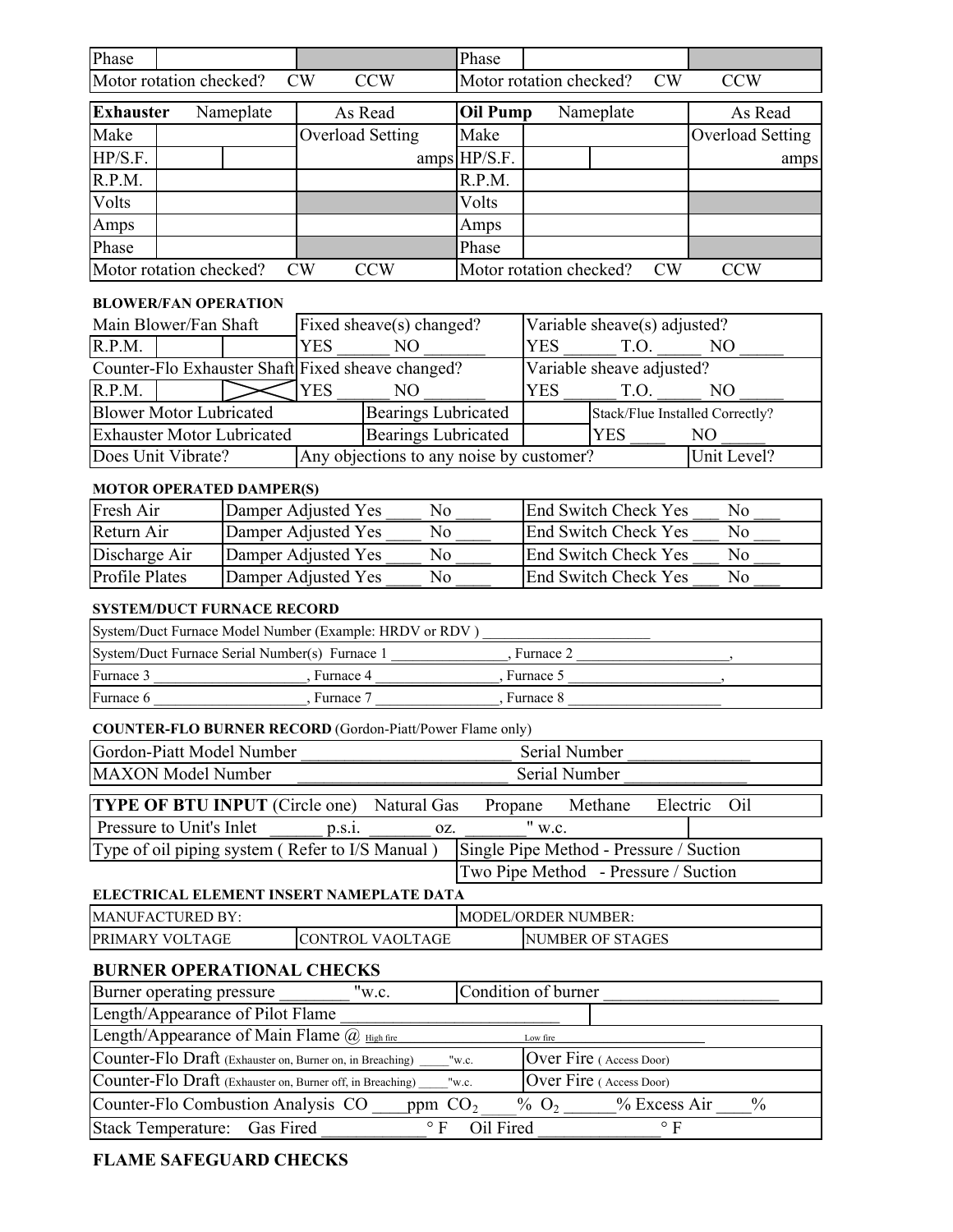| Purge Time                                         |  | seconds Flame Sense Type (Circle One) Rectification Ultra violet |          |  |
|----------------------------------------------------|--|------------------------------------------------------------------|----------|--|
| Micro-Amp/DCV Readings @: High fire                |  | Mid-Range                                                        | Low fire |  |
| Time required for Flame Safeguard to trip to Alarm |  |                                                                  | seconds  |  |

## **TIMER SETTINGS** (THESE TIMERS MAY BE PART OF THE WHOLE CONTROL)

| Delay<br>imer<br>1DT <sub>1</sub>                                             | min./sec. (2DT)                    |                    | $mn./sec.$ (3 DT) |                   | $min./sec.$ (4 DT |                   | min./sec. | (5DT)     | min./sec. |
|-------------------------------------------------------------------------------|------------------------------------|--------------------|-------------------|-------------------|-------------------|-------------------|-----------|-----------|-----------|
| . .<br>$\overline{\phantom{a}}$<br>$\mathsf{IC}$<br>imer<br><b>Jverriding</b> | $\overline{or}$<br>$\mathbf{I}(1)$ | $min./sec.$ (2 OT) |                   | $min/sec.$ (3 OT) |                   | $min/sec.$ (4 OT) |           | min./sec. |           |

## **CONTROL SET POINTS (Use electrical diagram to identify (\*\*) control)**

| Auto Summer/Winter Switch                              |                                      | (AC) |                                     |  | <b>PHigh Limit Switch</b>                                              | (HL) | $\circ$ F    |
|--------------------------------------------------------|--------------------------------------|------|-------------------------------------|--|------------------------------------------------------------------------|------|--------------|
|                                                        | Air Proving Switch (non-ETL)<br>(AP) |      |                                     |  | "w.c. Low Gas Pressure Switch                                          | (LG) | "w.c.        |
| Air Proving Switch low velocity $(ETL_{(AP-L)})$       |                                      |      |                                     |  | "w.c. Low Limit Switch                                                 | (LL) | $\circ$ F    |
| Air Proving Switch over velocity (ETI (AP-H)           |                                      |      |                                     |  | "w.c. Low Oil Pressure Switch                                          | (LP) | psi          |
| <b>Outside Air Control</b>                             |                                      | (AT) |                                     |  | <b>PED</b> ischarge Air Control                                        | (MD) | $^{\circ}$ F |
| <b>Auxiliary High Limit</b>                            |                                      | (AX) |                                     |  | <b>EXECUTE:</b> Modulation High Limit                                  | (MH) | $^{\circ}$ F |
| <b>Bonnet Fan Switch</b>                               | (BF)                                 | On   | $\circ$ F<br>/Off                   |  | <b>EXECUTE:</b> Modulation Low Limit                                   | (ML) | $\circ$ F    |
| <b>Blocked Vent Switch</b>                             |                                      | (BV) |                                     |  | <b>PRINITY Nixed Air Temperature</b>                                   | (MS) | $\circ$ F    |
| <b>Combustion Air Switch</b>                           |                                      | (CA) |                                     |  | "w.c. Inlet Air Control                                                | (OR) | $\circ$ F    |
| Clogged Filter Switch                                  |                                      | (CS) |                                     |  | "w.c. Pre-purge Timer                                                  | (PT) | sec.         |
| Discharge Temperature Limit                            |                                      | (DC) |                                     |  | • F Room Thermostat                                                    | (RT) | $\circ$ F    |
| Draft Switch                                           |                                      | (DS) |                                     |  | "w.c. Selector Dial                                                    | (SD) | $\circ$ F    |
| Duct Thermostat                                        |                                      | (DU) |                                     |  | • F Temperature Limit                                                  | (TL) | $\circ$ F    |
| Fire Thermostat                                        |                                      | (FF) |                                     |  | • FOther Controls not listed                                           |      |              |
| <b>Freeze Thermostat</b>                               |                                      |      | °FOther Controls not listed<br>(FZ) |  |                                                                        |      |              |
| High Gas Pressure Switch                               |                                      | (HG) |                                     |  | "w.c. Other Controls not listed                                        |      |              |
| Adjustable Profile Plates: Photohelic set points - Low |                                      |      |                                     |  | "w.c. $/$ High<br>"W.C. (Factory setpoints:Low .52"w.c. High .58"w.c.) |      |              |

### **EVAPORATIVE COOLING SECTION**

| TIME CLOCK SETTINGS ENTERED FOR TIME OF DAY, DAY OF WEEK, AND AUTOMATIC DUMP CYCLE YES/NO<br>DOES THE EVAPORATIVE SECTION OVERSPRAY PAST THE SUMP |        |
|---------------------------------------------------------------------------------------------------------------------------------------------------|--------|
|                                                                                                                                                   |        |
|                                                                                                                                                   | YES/NO |
| HAS THE DRAIN BEEN INSTALLED PER DESIGN INCLUDING TRAP AND OVERFLOW                                                                               | YES/NO |

| <b>DIRECT EXPANSION COOLING</b>           |               |                             |                                  |                     |                      |                  |                  | <b>SERIAL NUMBER</b> |
|-------------------------------------------|---------------|-----------------------------|----------------------------------|---------------------|----------------------|------------------|------------------|----------------------|
| MAKE AND MODEL OF CONDENSING UNIT         |               |                             |                                  |                     |                      |                  |                  |                      |
| MAKE AND MODEL OF COMPRESSOR 1            |               |                             |                                  |                     |                      |                  |                  |                      |
| MAKE AND MODEL OF COMPRESSOR 2            |               |                             |                                  |                     |                      |                  |                  |                      |
| MAKE AND MODEL OF COMPRESSOR 3            |               |                             |                                  |                     |                      |                  |                  |                      |
| MAKE AND MODEL OF COMPRESSOR 4            |               |                             |                                  |                     |                      |                  |                  |                      |
| UNIT CAME HOT GAS BY-PASS READY           | <b>YES/NO</b> |                             | HOT GAS PIPED WITH INVERTED TRAP |                     |                      | YES/NO           |                  |                      |
| <b>TOTAL QUANTITY</b><br>REFRIGERANT TYPE |               |                             |                                  |                     | LBS DRYERS INSTALLED |                  | YES/NO           |                      |
|                                           |               | <b>COMPRESSOR 1</b>         |                                  | <b>COMPRESSOR 2</b> | <b>COMPRESSOR 3</b>  |                  |                  | <b>COMPRESSOR 4</b>  |
| NAMEPLATE VOLTAGE / ACTUAL                |               |                             |                                  |                     |                      |                  |                  |                      |
| NAMEPLATE FLA / ACTUAL                    |               |                             |                                  |                     |                      |                  |                  |                      |
| NAMEPLATE LRA / ACTUAL                    |               |                             |                                  |                     |                      |                  |                  |                      |
| <b>CONDENSER FAN DATA</b>                 | FAN1          | FAN <sub>2</sub>            | FAN <sub>3</sub>                 | FAN <sub>4</sub>    | FAN 5                | FAN <sub>6</sub> | FAN <sub>7</sub> | FAN <sub>8</sub>     |
| <b>MAKE AND MODEL</b>                     |               |                             |                                  |                     |                      |                  |                  |                      |
| NAMEPLATE VOLTAGE / ACTUAL                |               |                             |                                  |                     |                      |                  |                  |                      |
| NAMEPLATE AMPS / ACTURAL                  |               |                             |                                  |                     |                      |                  |                  |                      |
| CUT IN / CUT OUT (PSI OR °F)              |               |                             |                                  |                     |                      |                  |                  |                      |
| <b>NUMBER OF CIRCUITS</b>                 |               | <b>SUPERHEAT</b>            |                                  | <b>CIRCIUT 1</b>    |                      | °F CIRCUIT 2     | $\circ$ F        |                      |
|                                           |               | <b>SUB COOLING</b>          |                                  | <b>CIRCIUT 1</b>    |                      | °F CIRCUIT 2     | $\circ$ F        |                      |
|                                           |               | <b>LIQUID LINE PRESSURE</b> |                                  |                     | <b>PSI</b>           |                  | <b>PSI</b>       |                      |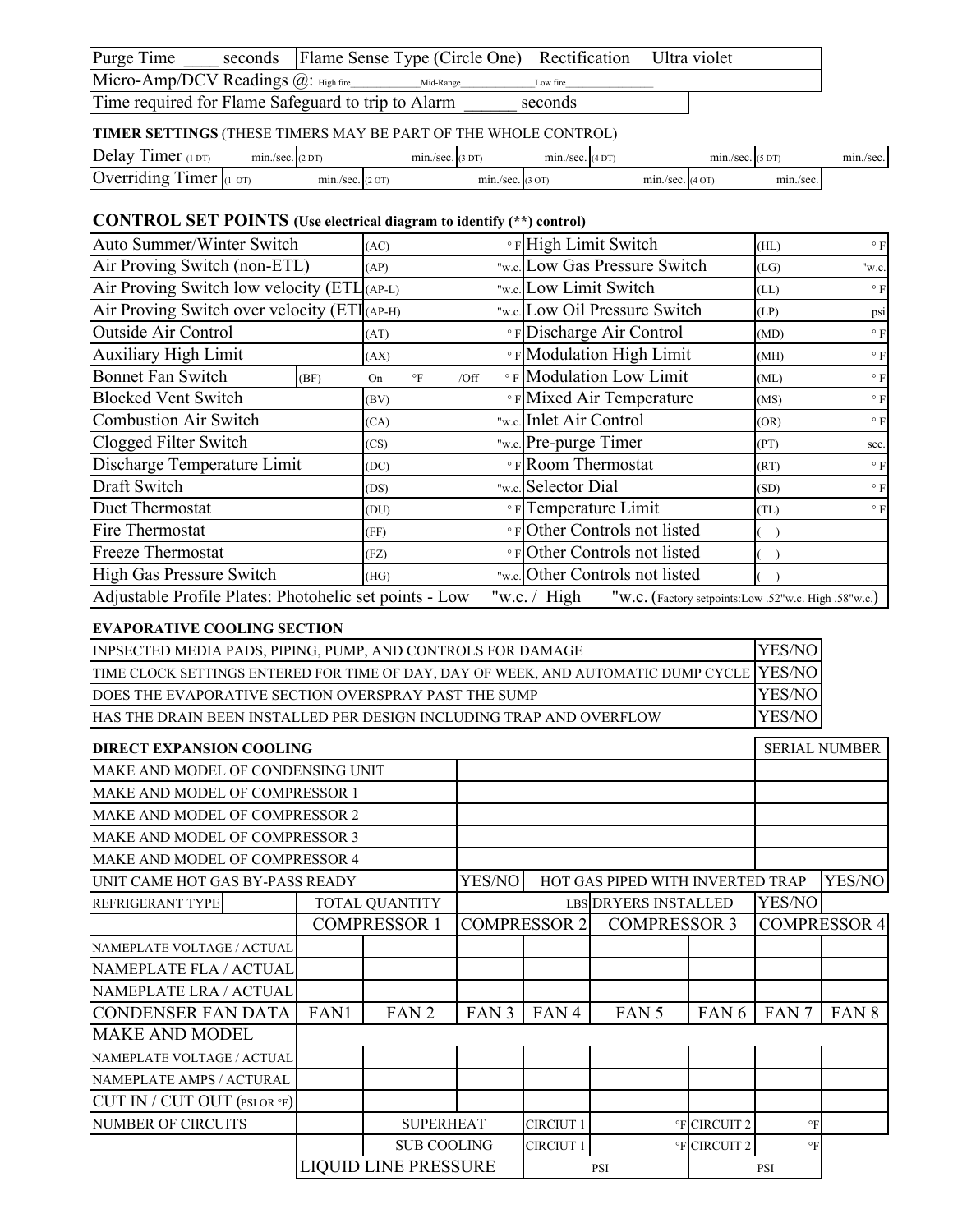| ISUCTION LINE PRESSURE     | PSI | PSI |
|----------------------------|-----|-----|
| LOW PRESSURE CUTOUT SAFTEY | PSI | PSI |
| IHIGH HEAD CUTOUT SAFTEY   | PSI | PSI |
| ILOW OIL PRESSURE CUTOUT   | PSI | PSI |

# **General Remarks**

| Type of Industry:                                                                                                                                                                                                                                                                                            |
|--------------------------------------------------------------------------------------------------------------------------------------------------------------------------------------------------------------------------------------------------------------------------------------------------------------|
| Heater Application (Circle one)                                                                                                                                                                                                                                                                              |
| Heating and/or Air Conditioning<br>Makeup Air<br>Door Heater<br>Other (Explain)                                                                                                                                                                                                                              |
| Other:                                                                                                                                                                                                                                                                                                       |
| Was customer operation and maintenance training done?<br>Time involved:<br>Hrs.                                                                                                                                                                                                                              |
| If training wasn't done, why:                                                                                                                                                                                                                                                                                |
|                                                                                                                                                                                                                                                                                                              |
| Name(s)/Company of those instructed:                                                                                                                                                                                                                                                                         |
|                                                                                                                                                                                                                                                                                                              |
|                                                                                                                                                                                                                                                                                                              |
|                                                                                                                                                                                                                                                                                                              |
|                                                                                                                                                                                                                                                                                                              |
|                                                                                                                                                                                                                                                                                                              |
|                                                                                                                                                                                                                                                                                                              |
|                                                                                                                                                                                                                                                                                                              |
| Comments:                                                                                                                                                                                                                                                                                                    |
|                                                                                                                                                                                                                                                                                                              |
|                                                                                                                                                                                                                                                                                                              |
|                                                                                                                                                                                                                                                                                                              |
|                                                                                                                                                                                                                                                                                                              |
|                                                                                                                                                                                                                                                                                                              |
|                                                                                                                                                                                                                                                                                                              |
|                                                                                                                                                                                                                                                                                                              |
|                                                                                                                                                                                                                                                                                                              |
|                                                                                                                                                                                                                                                                                                              |
|                                                                                                                                                                                                                                                                                                              |
|                                                                                                                                                                                                                                                                                                              |
|                                                                                                                                                                                                                                                                                                              |
|                                                                                                                                                                                                                                                                                                              |
| I acknowledge that the information contained on this factory start-up form has been completed by<br>following the guidelines set forth by Hastings HVAC. Any problems that occur at the time of factory<br>start-up will be reported to Hastings HVAC. Any omissions to the form, inaccurate information, or |
| failure to provide this report to Hastings HVAC will constitute a warranty coverage issue and could<br>cause a possible loss of warranty.                                                                                                                                                                    |
| <b>Signature</b><br>Date                                                                                                                                                                                                                                                                                     |
| (NAME OF PERSON CONDUCTING START-UP, DATE COMPLETED)                                                                                                                                                                                                                                                         |
| □ I have been Hastings HVAC Start-up trained and certified.                                                                                                                                                                                                                                                  |
|                                                                                                                                                                                                                                                                                                              |
| or Fax to: 402.462.8006<br>Send completed copy to: Hastings HVAC                                                                                                                                                                                                                                             |

3606 Yost Avenue Hastings, NE 68901